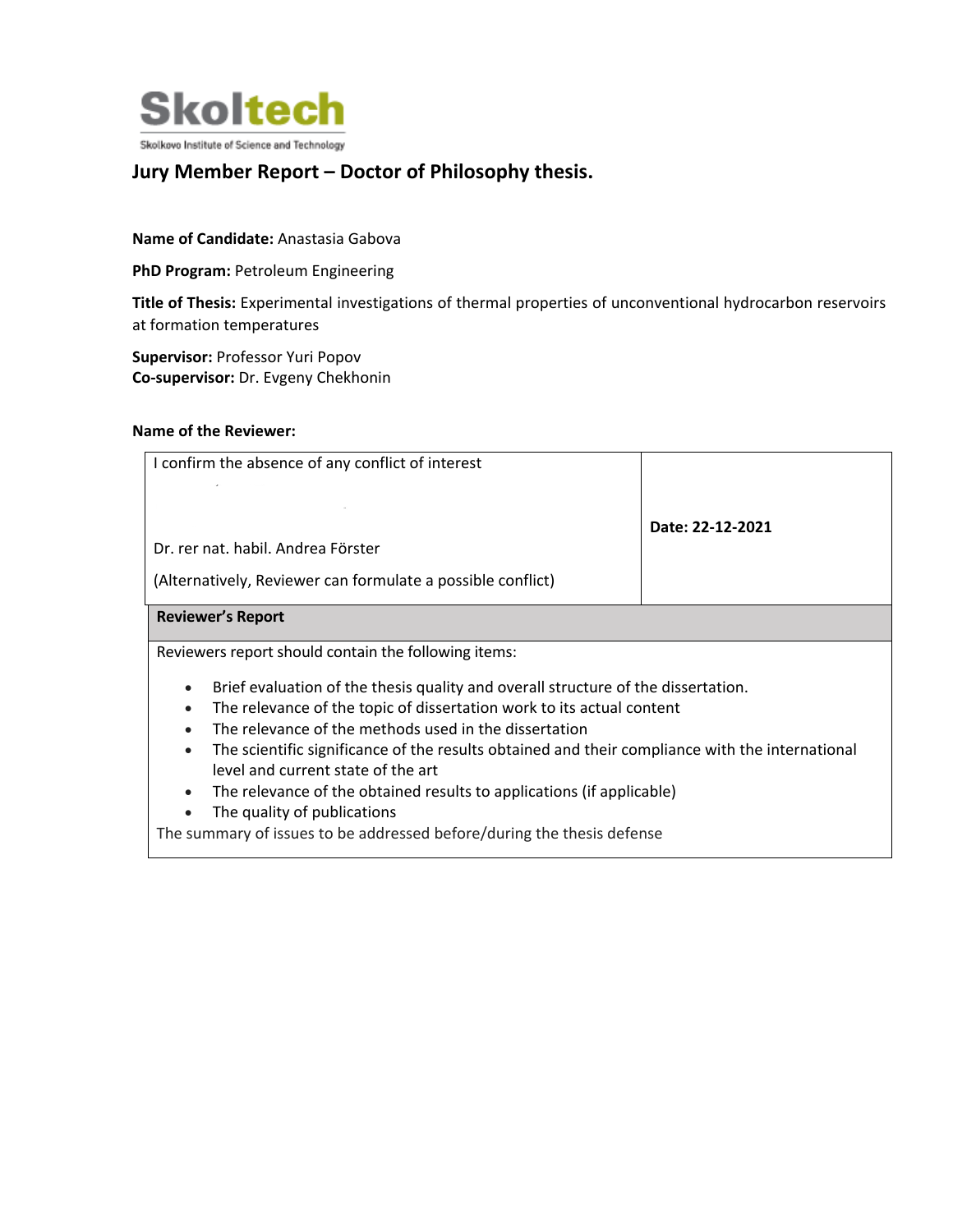The doctoral thesis is presented with clarity in English language. The style of the thesis is economic without only little repetition and duplication of scientific aims. There is a logical and rational link between the component parts of the thesis. The components consist of Chapter 1 – Introduction (including the statement of the problem addressed in the thesis, goals and objectives of the thesis and the resulting outline of the thesis), Chapter  $2 - A$  literature review and the current state of problems, Chapter 3 – Research methods, Chapter 4 – Experimental results, and Chapter 5 – Conclusion. One essential part of the thesis is the measurement of thermal conductivity as function of temperature on a variety of sedimentary rocks including clays and clayey rocks with different amounts of organic carbon. The measurement of these rocks from unconventional hydrocarbon reservoirs was performed using a standard device (the DTC-300 technique) available on the market. Measurements were made with different sample configuration (thickness, plane roughness) to study the reliability of measuring results due to sample preparation. This is an important research subject as the physical-contact methods are sometimes under debate for their reliability. In this thesis, the logistics of sample preparation for the measurements under elevated temperatures was assisted by the scanning of samples under ambient conditions using the TCS technique. The application of the two techniques (the DTC-300 and the TCS) proved valuable as the rocks of unconventional oil reservoirs are clayey rocks and argillites exposing a high degree of anisotropy. In addition, effects on physical properties by an inhomogeneous distribution of organic matter in the reservoir rocks have been revealed by using the TCS technique, giving insight in the complexity of properties from those rock types. The TCS data also were used to evaluate the effects on the samples during heating. This provided valuable insight into the subsurface alteration of geological formations, which is the occurrence of microcracks and other loss of intergranular contact and thermal resistance. The DTC-300 data show different thermal conductivity decrease in the temperature range between 30°C and 300°C depending on rock type and degree of organic matter content. The findings are compared to those from other sedimentary rock. In this regard the data are unique. However, the large data set obviously was investigated under dry conditions. It would have been thereby of interest to what degree different porosity would affect the temperature dependence of thermal conductivity.

The work is of an adequate thesis standard, which also is evidenced by two peer-reviewed ISI publications on the subject, in which the doctoral student serves as the first author. Although the candidate was part of large laboratory team it can be seen that the scientific outcome of the thesis is on a level of independent work by the candidate.

The thesis could have been improved by citing just full papers and not, in addition, published abstracts. This would strengthen the scientific merit of the thesis. Citation of original literature would be advantageous and would excel over the citation of secondary sources (overview/review papers). This would better show the candidate's detailed knowledge of original sources and a thorough knowledge of the field. Improvements that could be made concern chapter 1 and chapter 2 with respect to content and organization. For example, the content of section 1.1 should have been better brought to the point, which is the link to solutions of problems in oil and gas science. The chapter also should have included the state of the art from international literature on temperature relations of thermal conductivity and volumetric heat capacity for sedimentary rock in general. Statements on known relations are made late in the thesis (section 4.1.1 and section 4.4.4) and should rather be part of the introduction before they are compared to